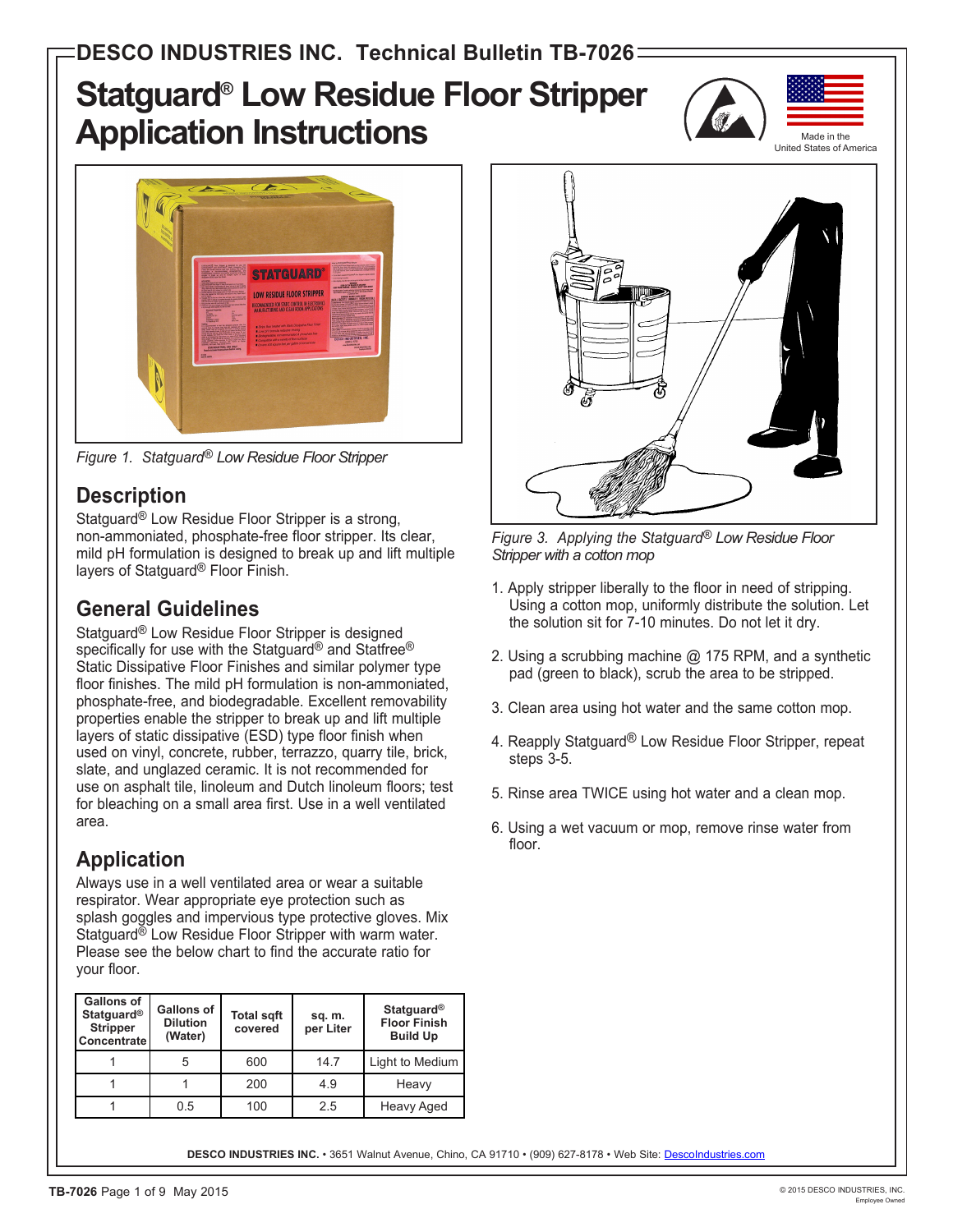

*Figure 4. Applying the Statguard® Low Residue Floor Stripper with a scrubbing machine*

#### **Physical Properties**

| 10.5                                   |
|----------------------------------------|
| 2%                                     |
| 8.38 lbs/gal (1 kg/L)                  |
| Light red                              |
| 100%                                   |
| 98%                                    |
| VOC % at 5:1 (per method 310): $3\%$ * |
|                                        |

VOC % at 1:1 (per method 310): 9%\*

### **Storage**

Statguard® Low Residue Floor Stripper does not have a set life span. The chemicals are not known to degrade over time when stored at the proper temperature conditions as stated in the Safety Data Sheet. We also recommend that the product be stored in its original container and be sealed when not in use.

### **Testing**

It is recommended to test the stripped surfaces after the second rinse to ensure that high pH residues are rinsed away. Some high pH strippers will leave a residue behind even after several rinses. A high pH can effect the floor finish curing time as well as other properties of the finish. To test for pH residue, test either the rinse water or the floor using either a pH measuring instrument or a piece of pH indicating litmus paper. The floor pH should be pH 7.0 (neutral) before applying any Statguard® finish. Litmus paper is available - see item 46023. If after rinsing and the floor pH is still above pH 7 we recommend using our neutralizer part number 46022.

#### **Limited Warranty, Warranty Exclusions, Limit of Liability and RMA Request Instructions**

See Desco Industries Inc. Warranty http://www.descoindustries.com/Warranty.aspx

#### **RoHS 2, REACH, and Conflict Minerals Statement**

None of the RoHS 2 restricted materials or REACH substances of very high concern as of 2014/12/17, or Conflict Minerals are intentionally added in manufacturing this product. Ref: European Union Directive 2011/65/EU and Regulation (EC) No. 1907/2006/CE. See Desco Limited Warranty at DescoIndustries.com.

DESCO INDUSTRIES INC. · 3651 Walnut Avenue, Chino, CA 91710 · (909) 627-8178 · Web Site: Descolndustries.com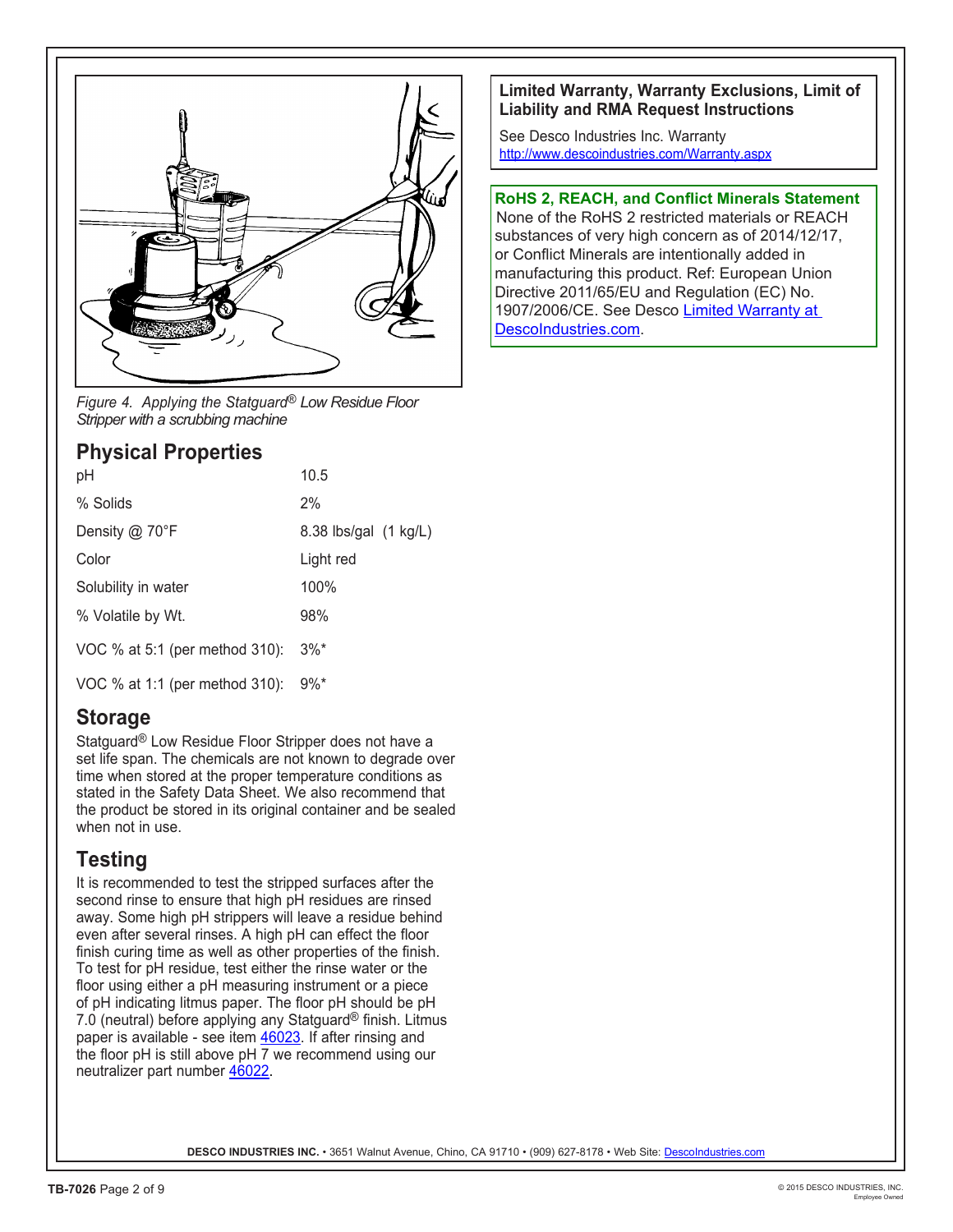| Statguard® Floor Stripper is available from these Desco Industries brands:                                   |                       |                                                          |  |
|--------------------------------------------------------------------------------------------------------------|-----------------------|----------------------------------------------------------|--|
| DESCO                                                                                                        |                       | for service and support in North America                 |  |
| 2.5 Gallons<br>5 Gallons                                                                                     | 10441<br>10442        |                                                          |  |
|                                                                                                              | Statguard Flooring)   | for service and support in North America                 |  |
| 2.5 Gallons<br>5 Gallons                                                                                     | 46020<br>46021        |                                                          |  |
|                                                                                                              | <b>CHARLESWATER</b>   | for service and support in the U.K. and Europe           |  |
| 10 <sub>L</sub>                                                                                              | 71047                 |                                                          |  |
|                                                                                                              |                       | Vermanson for service and support in the U.K. and Europe |  |
| 10 <sub>L</sub>                                                                                              | 220523                | <b>DESCO ASIA</b> for service and support in Asia        |  |
| 10 <sub>L</sub><br>20 L                                                                                      | <u>10441</u><br>10442 |                                                          |  |
|                                                                                                              | <b>ESCO JAPAN</b>     | for service and support in Japan                         |  |
| 10L<br>20 L                                                                                                  | <u>10441</u><br>10442 |                                                          |  |
|                                                                                                              |                       |                                                          |  |
|                                                                                                              |                       |                                                          |  |
|                                                                                                              |                       |                                                          |  |
|                                                                                                              |                       |                                                          |  |
|                                                                                                              |                       |                                                          |  |
| DESCO INDUSTRIES INC. • 3651 Walnut Avenue, Chino, CA 91710 • (909) 627-8178 • Web Site: Descolndustries.com |                       |                                                          |  |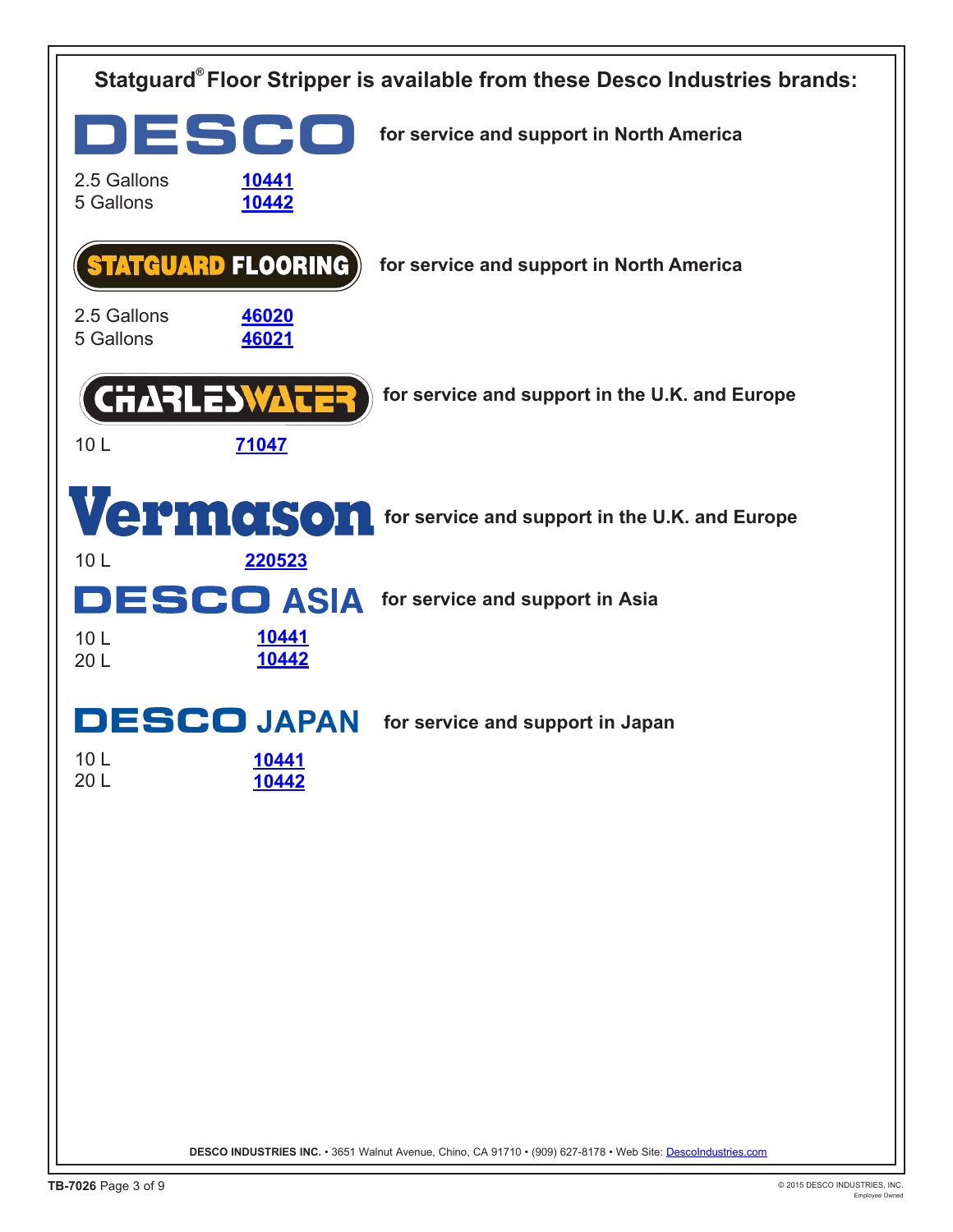| <b>Safety Data Sheet</b><br>May be used to comply with ANSI Z400.1-2004, 29<br>CFR 1910.1200, Regulation (EC) No 1272/2008 (CLP<br>Regulation), and GHS. Standard must be consulted for<br>specific requirements.<br>SECTION 1 - CHEMICAL PRODUCT AND COMPANY IDENTIFICATION<br>Product Name/Identity:<br><b>Chemical Name:</b><br>Reccomended use:<br>Manufacturer:<br>Address:<br>Telephone: | Floor Finish Stripper<br>Floor Stripper<br>Desco Industries, Inc.<br>One Colgate Way<br>Canton, MA 02021<br>781-821-8370 | Flammability<br><b>NFPA Designation 704</b><br>(Red)<br>Health<br>2<br>(Blue)<br>Degree of Hazard<br>3<br>$\Omega$<br>$4 =$ Extreme<br>$1 =$ Slight<br>Instability<br>$3 = High$<br>$0 =$ Insignificant<br>(Yellow)<br>$2 =$ Moderate<br>Special Hazard<br>HMIS RATING: Health 3, Flammability 2, Physical Hazard 0, Personal Protection B<br>Statquard <sup>®</sup> Low Residue Floor Stripper                                                                                                                                                                                                                                                                                       |  |  |
|------------------------------------------------------------------------------------------------------------------------------------------------------------------------------------------------------------------------------------------------------------------------------------------------------------------------------------------------------------------------------------------------|--------------------------------------------------------------------------------------------------------------------------|---------------------------------------------------------------------------------------------------------------------------------------------------------------------------------------------------------------------------------------------------------------------------------------------------------------------------------------------------------------------------------------------------------------------------------------------------------------------------------------------------------------------------------------------------------------------------------------------------------------------------------------------------------------------------------------|--|--|
| <b>Emergency Number:</b>                                                                                                                                                                                                                                                                                                                                                                       | 781-821-8370                                                                                                             |                                                                                                                                                                                                                                                                                                                                                                                                                                                                                                                                                                                                                                                                                       |  |  |
| <b>SECTION 2 - HAZARDS IDENTIFICATION</b>                                                                                                                                                                                                                                                                                                                                                      |                                                                                                                          |                                                                                                                                                                                                                                                                                                                                                                                                                                                                                                                                                                                                                                                                                       |  |  |
| <b>Classification:</b>                                                                                                                                                                                                                                                                                                                                                                         |                                                                                                                          |                                                                                                                                                                                                                                                                                                                                                                                                                                                                                                                                                                                                                                                                                       |  |  |
| Serious eye damage/eye irritation                                                                                                                                                                                                                                                                                                                                                              |                                                                                                                          | Category $1 + 2 + 2A$                                                                                                                                                                                                                                                                                                                                                                                                                                                                                                                                                                                                                                                                 |  |  |
| Reproductive toxicity                                                                                                                                                                                                                                                                                                                                                                          |                                                                                                                          | Category 2                                                                                                                                                                                                                                                                                                                                                                                                                                                                                                                                                                                                                                                                            |  |  |
| Acute toxicity (Oral)                                                                                                                                                                                                                                                                                                                                                                          |                                                                                                                          | Category $4 + 5$                                                                                                                                                                                                                                                                                                                                                                                                                                                                                                                                                                                                                                                                      |  |  |
| Acute toxicity (Dermal)                                                                                                                                                                                                                                                                                                                                                                        |                                                                                                                          | Category 3                                                                                                                                                                                                                                                                                                                                                                                                                                                                                                                                                                                                                                                                            |  |  |
| Acute toxicity (Inhalation: Vapors)                                                                                                                                                                                                                                                                                                                                                            |                                                                                                                          | Category 2                                                                                                                                                                                                                                                                                                                                                                                                                                                                                                                                                                                                                                                                            |  |  |
| Skin corrosion/irritation                                                                                                                                                                                                                                                                                                                                                                      |                                                                                                                          | Category $1A + 2$                                                                                                                                                                                                                                                                                                                                                                                                                                                                                                                                                                                                                                                                     |  |  |
| Respiratory sensitization                                                                                                                                                                                                                                                                                                                                                                      |                                                                                                                          | Category 1                                                                                                                                                                                                                                                                                                                                                                                                                                                                                                                                                                                                                                                                            |  |  |
| Skin sensitization                                                                                                                                                                                                                                                                                                                                                                             |                                                                                                                          | Category 1                                                                                                                                                                                                                                                                                                                                                                                                                                                                                                                                                                                                                                                                            |  |  |
| Specific target organ toxicity<br>(Single Exposure)                                                                                                                                                                                                                                                                                                                                            |                                                                                                                          | Category 1 (central nervous system, blood, kidney, liver)<br>Category 3 (respiratory tract irritation)                                                                                                                                                                                                                                                                                                                                                                                                                                                                                                                                                                                |  |  |
| Specific target organ toxicity<br>(Repeated Exposure)                                                                                                                                                                                                                                                                                                                                          |                                                                                                                          | Category 1 (nervous system, testis, gastrointestinal tract, liver,<br>kidney, respiratory system, blood system)<br>Category 2 (blood, respiratory system, liver, spleen)                                                                                                                                                                                                                                                                                                                                                                                                                                                                                                              |  |  |
| Hazardous to the aquatic environment (Acute)                                                                                                                                                                                                                                                                                                                                                   |                                                                                                                          | Category 2                                                                                                                                                                                                                                                                                                                                                                                                                                                                                                                                                                                                                                                                            |  |  |
| Labelling:                                                                                                                                                                                                                                                                                                                                                                                     |                                                                                                                          |                                                                                                                                                                                                                                                                                                                                                                                                                                                                                                                                                                                                                                                                                       |  |  |
| Symbol:                                                                                                                                                                                                                                                                                                                                                                                        |                                                                                                                          | Skull + Crossbones, Health Hazard, Corrosive.                                                                                                                                                                                                                                                                                                                                                                                                                                                                                                                                                                                                                                         |  |  |
| Signal word:                                                                                                                                                                                                                                                                                                                                                                                   | Danger.                                                                                                                  |                                                                                                                                                                                                                                                                                                                                                                                                                                                                                                                                                                                                                                                                                       |  |  |
| Hazard statement:                                                                                                                                                                                                                                                                                                                                                                              | Harmful if swallowed.<br>Toxic to aquatic life.<br>toxicity).                                                            | Causes serious eye damage/irritation.<br>May be fatal if swallowed and enters airways.<br>Suspected of damaging fertility or the unborn child.<br>Toxic in contact with skin.<br>Causes severe skin burns and skin irritation.<br>May cause an allergic skin reaction.<br>May cause respiratory irritation (respiratory tract irritation).<br>May cause allergy or asthma symptoms or breathing difficulties if inhaled.<br>Causes damage to organs (nervous system, blood, kidney, liver, systemic<br>Cause damage to organs through prolonged or repeated exposure<br>(nervous system, testis, gastrointestinal tract, liver, kidney, respiratory<br>system, spleen, blood system). |  |  |
| DESCO INDUSTRIES INC. • 3651 Walnut Avenue, Chino, CA 91710 • (909) 627-8178 • Web Site: Descolndustries.com                                                                                                                                                                                                                                                                                   |                                                                                                                          |                                                                                                                                                                                                                                                                                                                                                                                                                                                                                                                                                                                                                                                                                       |  |  |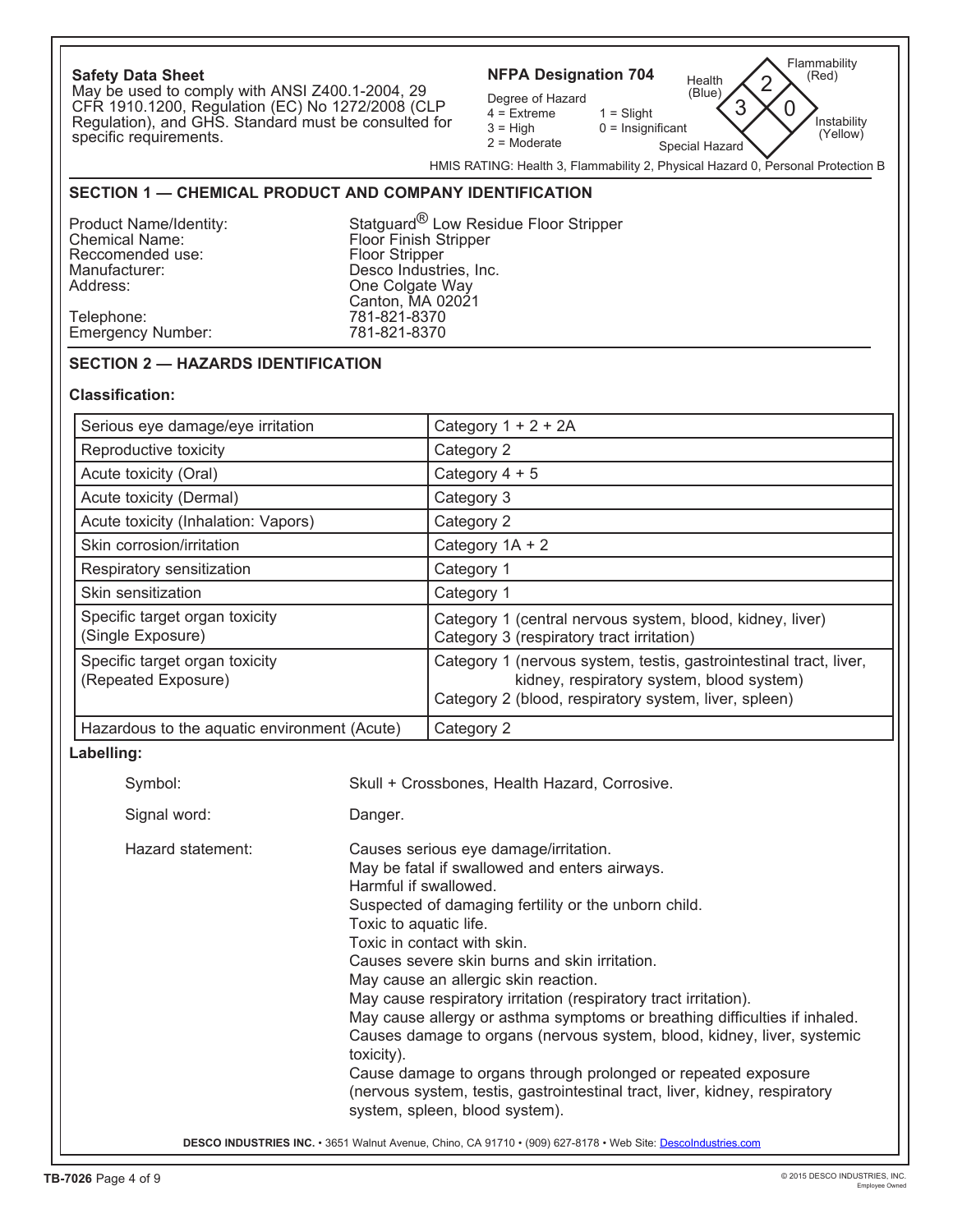| <b>Precautionary statements:</b>                                                 |                                                                                                                                                                                                                                                                                                                                                                                                                                                                                                                                                                                                 |                                                                                                                                                                                                                                                                                                                                                                                                                                                                                                                                                                                       |
|----------------------------------------------------------------------------------|-------------------------------------------------------------------------------------------------------------------------------------------------------------------------------------------------------------------------------------------------------------------------------------------------------------------------------------------------------------------------------------------------------------------------------------------------------------------------------------------------------------------------------------------------------------------------------------------------|---------------------------------------------------------------------------------------------------------------------------------------------------------------------------------------------------------------------------------------------------------------------------------------------------------------------------------------------------------------------------------------------------------------------------------------------------------------------------------------------------------------------------------------------------------------------------------------|
|                                                                                  | occurs: Get medical advice/attention.<br>persists: Get medical advice/attention.<br>CENTER or doctor/physician if you feel unwell.<br>or doctor/physician.                                                                                                                                                                                                                                                                                                                                                                                                                                      | IF ON SKIN (or hair): Take off immediately all contaminated clothing. Rinse<br>skin with water/shower. Wash with plenty of soap and water. If irritation<br>IF IN EYES: Rinse cautiously with water for several minutes. Remove<br>contact lenses, if present and easy to do. Continue rinsing. If eye irritation<br>IF SWALLOWED: Rinse mouth. Do NOT induce vomiting. Call a POISON<br>IF INHALED: Remove person to fresh air and keep comfortable for<br>breathing. If experiencing respiratory symptoms: Call a POISON CENTER                                                     |
|                                                                                  | Do not eat, drink or smoke when using this product.<br>Wash skin, eyes, and mouth thoroughly after handling.<br>protection.<br>Use additional personal protective equipment as required.<br>Store in a well-ventilated place.<br>Keep cool.<br>Keep container tightly closed.<br>Store locked up.<br>Do not breathe dust/fume/gas/mist/vapors/spray.<br>Use only outdoors or in a well-ventilated area.<br>Obtain special instructions before use.<br>IF exposed or concerned: Get medical advice/attention.<br>Avoid release to the environment.<br>Provincial and local laws and regulations. | Wear protective gloves/protective clothing/eye protection/face/ respiratory<br>Immediately take off contaminated clothing and wash before reuse.<br>Contaminated work clothing should not be allowed out of the workplace.<br>In case of inadequate ventilation wear respiratory protection.<br>Do not handle until all safety precautions have been read and understood.<br>Call a POISON CENTER or doctor/physician if you feel unwell.<br>If skin irritation or rash occurs: Get medical advice/attention.<br>Dispose of contents/container in compliance with all Federal, State/ |
| <b>SECTION 3 - COMPOSITION/INFORMATION ON INGREDIENTS</b>                        |                                                                                                                                                                                                                                                                                                                                                                                                                                                                                                                                                                                                 |                                                                                                                                                                                                                                                                                                                                                                                                                                                                                                                                                                                       |
| Hazardous Ingredients:                                                           | CAS No.                                                                                                                                                                                                                                                                                                                                                                                                                                                                                                                                                                                         | Weight $(\%)$                                                                                                                                                                                                                                                                                                                                                                                                                                                                                                                                                                         |
| Ethanol, 2 Amine*<br>Glycol Ether*<br>Isopropanol*                               | 141-43-5<br>111-76-2<br>67-63-0                                                                                                                                                                                                                                                                                                                                                                                                                                                                                                                                                                 | $5 - 25%$<br>$5 - 25%$<br>$5 - 25%$                                                                                                                                                                                                                                                                                                                                                                                                                                                                                                                                                   |
| the Emergency Planning and Community Right-To-Know Act of 1986 and of 40 CFR372. |                                                                                                                                                                                                                                                                                                                                                                                                                                                                                                                                                                                                 | *These items are listed and subjected to the reporting requirements of the SARA Title III Section 313 Inventory of                                                                                                                                                                                                                                                                                                                                                                                                                                                                    |
| <b>SECTION 4 - FIRST AID MEASURES</b>                                            |                                                                                                                                                                                                                                                                                                                                                                                                                                                                                                                                                                                                 |                                                                                                                                                                                                                                                                                                                                                                                                                                                                                                                                                                                       |
| Eye Contact:                                                                     | irritation persists: Get medical advice/attention.                                                                                                                                                                                                                                                                                                                                                                                                                                                                                                                                              | Rinse cautiously with water for several minutes. Remove contact lenses, if<br>present and easy to do. Continue rinsing for at least 15 minutes. If eye                                                                                                                                                                                                                                                                                                                                                                                                                                |
| Skin Contact:                                                                    | medical advice/attention.                                                                                                                                                                                                                                                                                                                                                                                                                                                                                                                                                                       | Take off immediately all contaminated clothing. Rinse skin with water<br>shower. Wash with plenty of soap and water. If irritation occurs: Get                                                                                                                                                                                                                                                                                                                                                                                                                                        |
| Ingestion:                                                                       |                                                                                                                                                                                                                                                                                                                                                                                                                                                                                                                                                                                                 | Rinse mouth. Do NOT induce vomiting. Call a POISON CENTER.                                                                                                                                                                                                                                                                                                                                                                                                                                                                                                                            |
|                                                                                  |                                                                                                                                                                                                                                                                                                                                                                                                                                                                                                                                                                                                 |                                                                                                                                                                                                                                                                                                                                                                                                                                                                                                                                                                                       |
|                                                                                  | DESCO INDUSTRIES INC. · 3651 Walnut Avenue, Chino, CA 91710 · (909) 627-8178 · Web Site: Descolndustries.com                                                                                                                                                                                                                                                                                                                                                                                                                                                                                    |                                                                                                                                                                                                                                                                                                                                                                                                                                                                                                                                                                                       |

Γ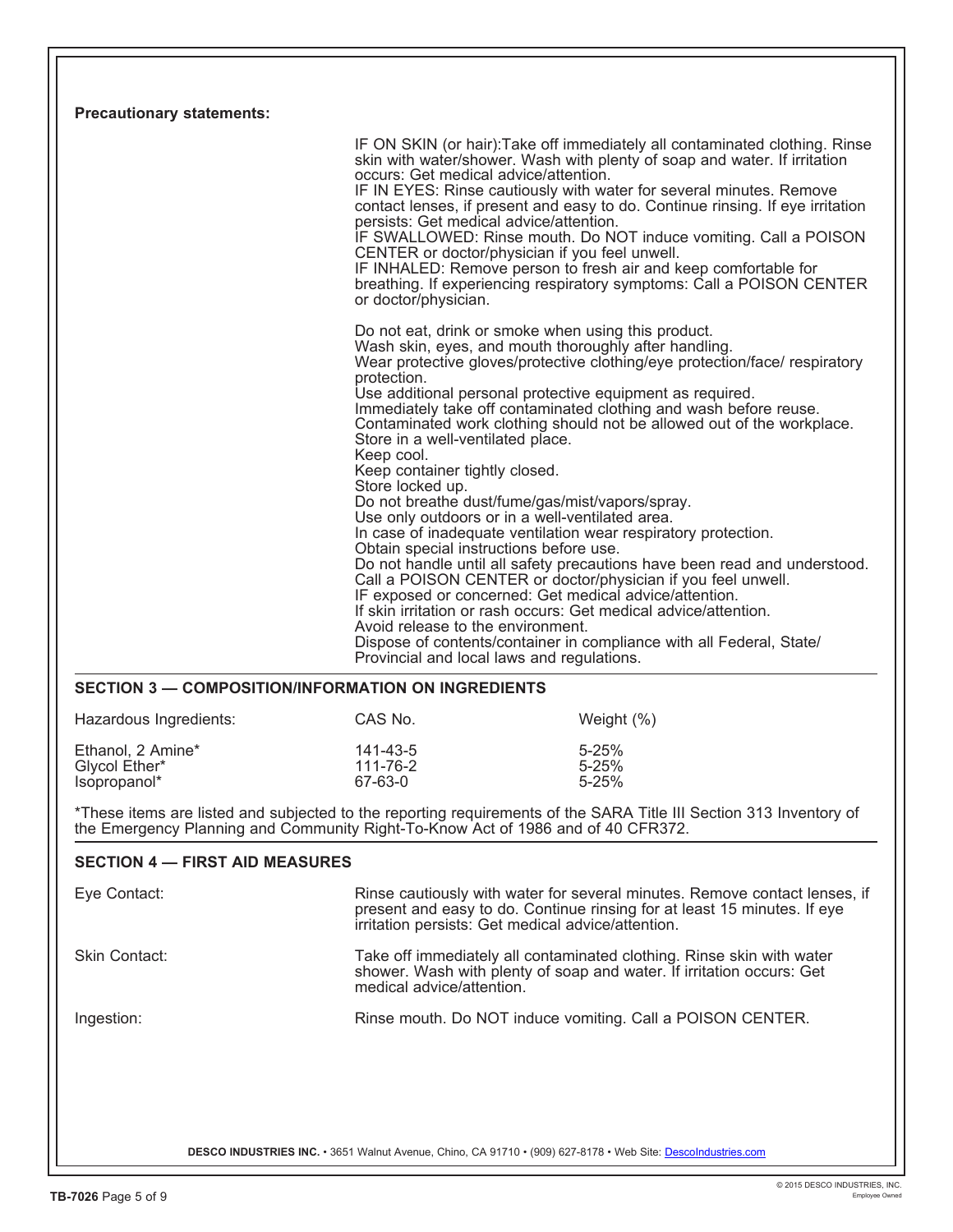Inhalation: **Remove person to fresh air and keep comfortable for breathing.** If experiencing respiratory symptoms: Call a POISON CENTER or doctor/physician.

| <b>SECTION 5 - FIREFIGHTING MEASURES</b>       |                                                                                                                                                                                                                                                                                                                                                                                       |  |  |
|------------------------------------------------|---------------------------------------------------------------------------------------------------------------------------------------------------------------------------------------------------------------------------------------------------------------------------------------------------------------------------------------------------------------------------------------|--|--|
| Proper Extinguishing Media:                    | N/A.                                                                                                                                                                                                                                                                                                                                                                                  |  |  |
| Unsuitable Extinguishing Methods:              | N/A.                                                                                                                                                                                                                                                                                                                                                                                  |  |  |
| Protective Equipment & Precautions:            | Wear self-contained breathing apparatus (pressure-demand, MSHA/<br>NIOAH-approved) and full protective gear.                                                                                                                                                                                                                                                                          |  |  |
| <b>Special Fire Fighting Procedures:</b>       | None required.                                                                                                                                                                                                                                                                                                                                                                        |  |  |
| Unusual Fire and Explosion Hazards:            | None known.                                                                                                                                                                                                                                                                                                                                                                           |  |  |
| <b>Combustion Products:</b>                    | Combustion may produce carbon oxides (CO, CO2) and nitrogen oxides<br>(NO, NO2).                                                                                                                                                                                                                                                                                                      |  |  |
| <b>SECTION 6 - ACCIDENTAL RELEASE MEASURES</b> |                                                                                                                                                                                                                                                                                                                                                                                       |  |  |
| <b>Personal Precautions:</b>                   | Wear protective clothing. Inhalation protection. Extinguish all ignition<br>sources.                                                                                                                                                                                                                                                                                                  |  |  |
| <b>Environmental Precautions:</b>              | Prevent from entering into soil, ditches, sewers, waterways and/or<br>groundwater.                                                                                                                                                                                                                                                                                                    |  |  |
| Clean Up Methods                               | Small Spills: Absorb spill with an inert material such as clay. Collect<br>material and properly dispose.                                                                                                                                                                                                                                                                             |  |  |
|                                                | Large Spills: Corrosive liquid. Keep away from heat. Stop leak if without<br>risk. Absorb with DRY earth, sand, or clay. Do not get water inside<br>container. Do not touch spilled material. Use water spray curtain to divert<br>vapor drift. Prevent entry into sewers, basements or confined areas. Call<br>for assistance on disposal.                                           |  |  |
| Waste Disposal Method:                         | For discard this is a hazardous waste. RCRA #D-002 (corrosive):<br>reportable quantity 1 lb. (CERCLA [Superfund] Sec. 103) Incinerate the<br>solids and the contaminated diking/clean up material according to local,<br>state, and federal regulations.                                                                                                                              |  |  |
| <b>SECTION 7 - HANDLING AND STORAGE</b>        |                                                                                                                                                                                                                                                                                                                                                                                       |  |  |
| Handling:                                      | Avoid contact with eyes, skin, and clothing. Wash thoroughly after<br>handling. Do not ingest. Do not breathe gas/fumes/vapor/spray. In case<br>of insufficient ventilation, wear suitable respiratory equipment. Containers,<br>even those that have been emptied, can contain vapors. Do not cut, drill,<br>grind, weld, or perform similar operations on or near empty containers. |  |  |
| Handling Temperature:                          | Ambient.                                                                                                                                                                                                                                                                                                                                                                              |  |  |
| Storage temperature:                           | Max. 49°C/120°F - Min. 1°C/34°F.                                                                                                                                                                                                                                                                                                                                                      |  |  |
| <b>Other Precautions:</b>                      | Keep from freezing - product may coagulate.<br>Keep container dry. Keep away from heat.<br>Keep container in a cool, well-ventilated area. Keep container<br>tightly closed and sealed until ready for use.<br>Do not store in Aluminum, Copper, or galvanized steel/iron containers.                                                                                                 |  |  |
| Incompatibilities:                             | Avoid contact with oxidizing agents, acids, flammables, and<br>aerosols.                                                                                                                                                                                                                                                                                                              |  |  |
|                                                | DESCO INDUSTRIES INC. • 3651 Walnut Avenue, Chino, CA 91710 • (909) 627-8178 • Web Site: Descolndustries.com                                                                                                                                                                                                                                                                          |  |  |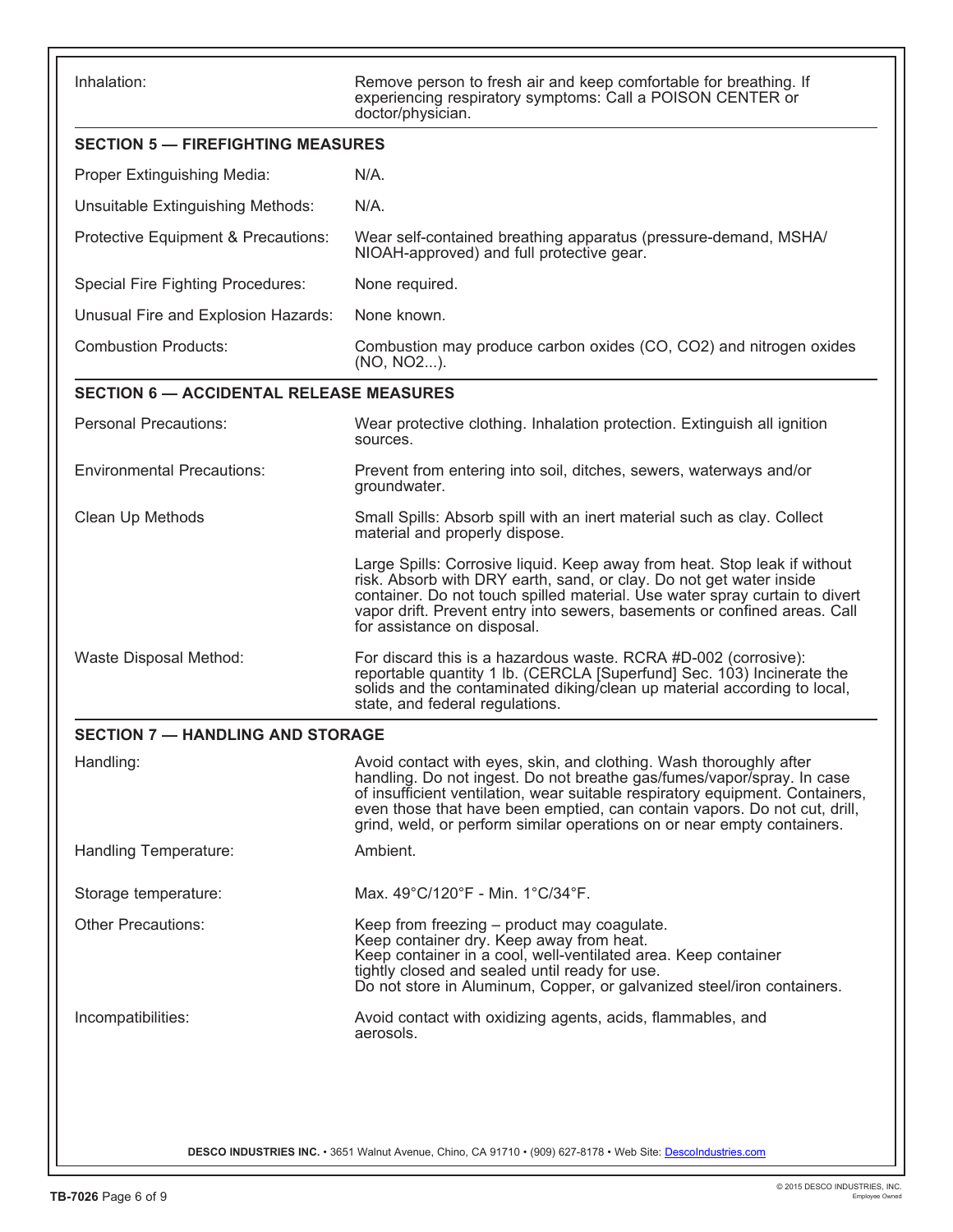| <b>SECTION 8 - EXPOSURE CONTROL / PERSONAL PROTECTION</b>                                                                                                                                                                                                                                                                                                                                                                                                                                                                                                                                                                                      |                                                                                                                                                                                                                                                                                                |                                |                                                                                                                                                                                                                                                                                                           |
|------------------------------------------------------------------------------------------------------------------------------------------------------------------------------------------------------------------------------------------------------------------------------------------------------------------------------------------------------------------------------------------------------------------------------------------------------------------------------------------------------------------------------------------------------------------------------------------------------------------------------------------------|------------------------------------------------------------------------------------------------------------------------------------------------------------------------------------------------------------------------------------------------------------------------------------------------|--------------------------------|-----------------------------------------------------------------------------------------------------------------------------------------------------------------------------------------------------------------------------------------------------------------------------------------------------------|
| <b>Exposure Limits</b>                                                                                                                                                                                                                                                                                                                                                                                                                                                                                                                                                                                                                         |                                                                                                                                                                                                                                                                                                |                                |                                                                                                                                                                                                                                                                                                           |
| Hazardous Ingredients:                                                                                                                                                                                                                                                                                                                                                                                                                                                                                                                                                                                                                         | CAS No.                                                                                                                                                                                                                                                                                        | TLV-value                      | <b>OSHA PEL</b>                                                                                                                                                                                                                                                                                           |
| Ethanol, 2 Amine*<br>Glycol Ether*<br>Isopropanol*                                                                                                                                                                                                                                                                                                                                                                                                                                                                                                                                                                                             | 141-43-5<br>111-76-2<br>67-63-0                                                                                                                                                                                                                                                                | 3 ppm<br>$20$ ppm<br>$200$ ppm | 3 ppm / 6 mg/m $3$<br>50 ppm / 240 mg/m <sup>3</sup><br>400 ppm / 980 mg/m <sup>3</sup>                                                                                                                                                                                                                   |
| <b>Exposure controls</b>                                                                                                                                                                                                                                                                                                                                                                                                                                                                                                                                                                                                                       |                                                                                                                                                                                                                                                                                                |                                |                                                                                                                                                                                                                                                                                                           |
| <b>Control Parameters:</b>                                                                                                                                                                                                                                                                                                                                                                                                                                                                                                                                                                                                                     | TLV-valve 3 ppm maximum for Monoethanolamine.                                                                                                                                                                                                                                                  |                                |                                                                                                                                                                                                                                                                                                           |
| Measures for Technical Control:                                                                                                                                                                                                                                                                                                                                                                                                                                                                                                                                                                                                                | other protective items listed in this section.                                                                                                                                                                                                                                                 |                                | Preferences of technical measure to prevent or control contact with the<br>product. Isolating process and personnel, mechanical ventilation (dilution<br>and local exhaust) and the regulation of process conditions. In case of<br>non-prevention or non-control, use the proper hand eye protection and |
| Respiratory Protection (Specify Type):                                                                                                                                                                                                                                                                                                                                                                                                                                                                                                                                                                                                         |                                                                                                                                                                                                                                                                                                |                                | Wear MSHA/NIOSH-approved respirator where exposure limits are                                                                                                                                                                                                                                             |
| Personal protective equipment (PPE)                                                                                                                                                                                                                                                                                                                                                                                                                                                                                                                                                                                                            | exceeded.                                                                                                                                                                                                                                                                                      |                                |                                                                                                                                                                                                                                                                                                           |
| Hand Protection:                                                                                                                                                                                                                                                                                                                                                                                                                                                                                                                                                                                                                               | Impervious/Neoprene Gloves.                                                                                                                                                                                                                                                                    |                                |                                                                                                                                                                                                                                                                                                           |
| Eye Protection:                                                                                                                                                                                                                                                                                                                                                                                                                                                                                                                                                                                                                                |                                                                                                                                                                                                                                                                                                |                                | Chemical Splash Goggles as defined in ANSI Z-87.1 or a similar standard.                                                                                                                                                                                                                                  |
| Other Protective Clothing/Equipment:                                                                                                                                                                                                                                                                                                                                                                                                                                                                                                                                                                                                           | Eyewash station.                                                                                                                                                                                                                                                                               |                                |                                                                                                                                                                                                                                                                                                           |
| Work/Hygienic Practices:                                                                                                                                                                                                                                                                                                                                                                                                                                                                                                                                                                                                                       |                                                                                                                                                                                                                                                                                                |                                | Wash hands before eating, smoking, or using washroom facilities.                                                                                                                                                                                                                                          |
| <b>SECTION 9 - PHYSICAL AND CHEMICAL PROPERTIES</b>                                                                                                                                                                                                                                                                                                                                                                                                                                                                                                                                                                                            |                                                                                                                                                                                                                                                                                                |                                |                                                                                                                                                                                                                                                                                                           |
| Form:<br>Color:<br>Odor:<br>Odor threshold:<br><b>Boiling Point:</b><br><b>Melting Point:</b><br>Specific Gravity (H <sub>2</sub> O = 1):<br>Solubility in Water:<br>pH:<br>Flash Point:<br>Flammability Limits:<br>Vapor Pressure (mm Hg):<br>Vapor Density (air=1):<br>Density at 20°C:<br>Flammability:<br>Ignition Temperature:<br>Evaporation Rate:<br>Decomposition Temperature:<br>Partition coefficient:<br>VOC % at 5:1 (per method 310):<br>VOC % at 1:1 (per method 310):<br>*This product meets VOC requirements per Title 17, California Code of Regulations, Division 3, Chapter 1,<br>Subchapter 8.5, Article 2, Section 94509. | Liquid.<br>Clear, pink liquid.<br>Mild odor.<br>$N/A$ .<br>>212°F (100°C)<br>$0^{\circ}$ C<br>$1.0 - 1.2$<br>Dilutable.<br>10.0-11.0<br>N/A.<br>N/A.<br>17<br>$<$ 1<br>N/A.<br>Classification according to EC-regulations "non-flammable".<br>N/A.<br>N/A.<br>N/A.<br>$N/A$ .<br>3%<br>$9\%$ * |                                |                                                                                                                                                                                                                                                                                                           |
| <b>SECTION 10 - STABILITY AND REACTIVITY</b>                                                                                                                                                                                                                                                                                                                                                                                                                                                                                                                                                                                                   |                                                                                                                                                                                                                                                                                                |                                |                                                                                                                                                                                                                                                                                                           |
| Hazardous Polymerization:                                                                                                                                                                                                                                                                                                                                                                                                                                                                                                                                                                                                                      | N/A.                                                                                                                                                                                                                                                                                           |                                |                                                                                                                                                                                                                                                                                                           |
| Hazardous Decomposition/Byproducts: Thermal decomposition may yield carbon monoxide, carbon dioxide, and                                                                                                                                                                                                                                                                                                                                                                                                                                                                                                                                       |                                                                                                                                                                                                                                                                                                |                                | nitrogen oxides. Can also produce Aldehydes, Ketones, and Organic acids.                                                                                                                                                                                                                                  |
| DESCO INDUSTRIES INC. • 3651 Walnut Avenue, Chino, CA 91710 • (909) 627-8178 • Web Site: Descolndustries.com                                                                                                                                                                                                                                                                                                                                                                                                                                                                                                                                   |                                                                                                                                                                                                                                                                                                |                                |                                                                                                                                                                                                                                                                                                           |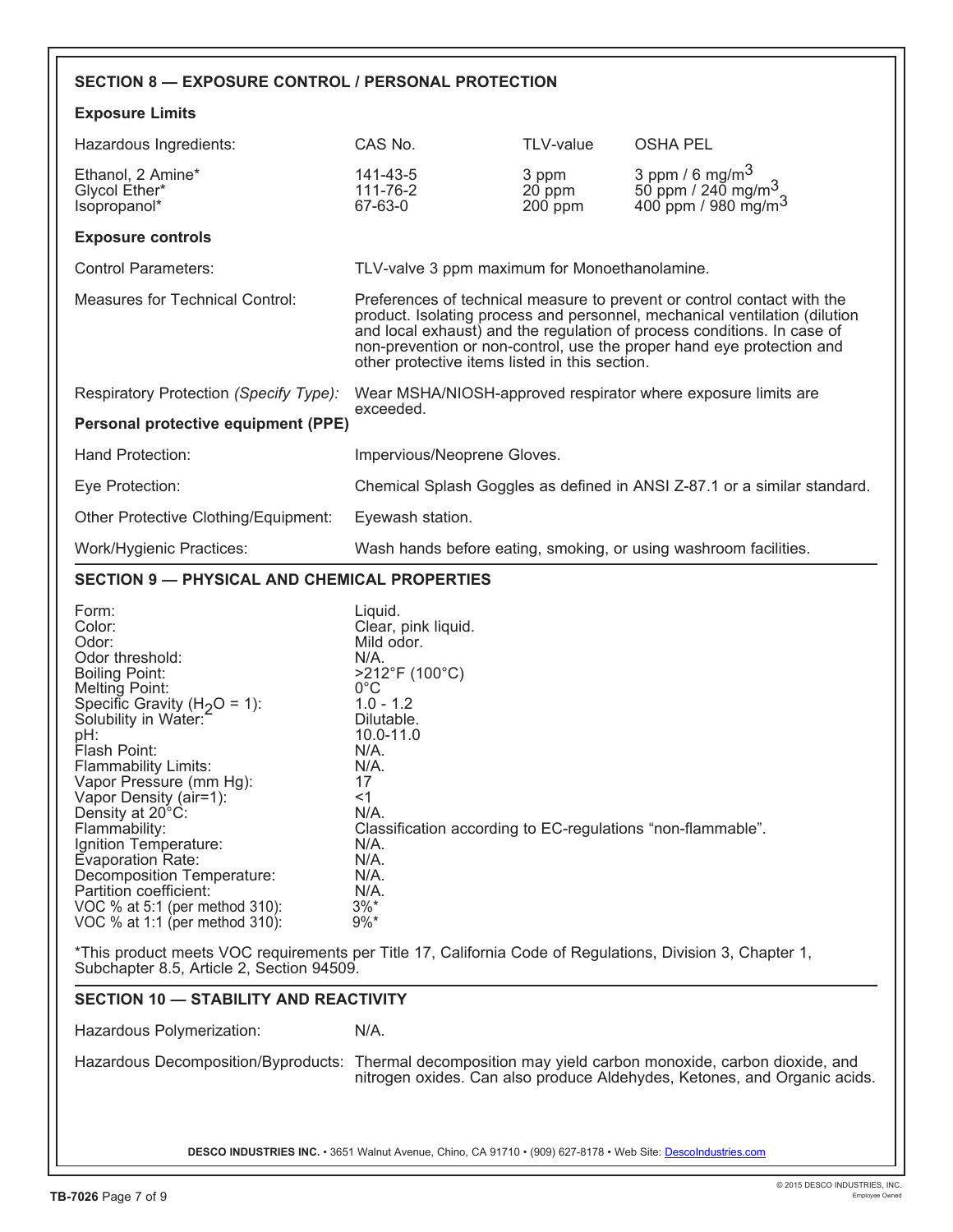| Incompatibility (Materials to Avoid):         | Avoid contamination with strong acids, bases, and oxidizing agents.                                                                                                                                                                           |
|-----------------------------------------------|-----------------------------------------------------------------------------------------------------------------------------------------------------------------------------------------------------------------------------------------------|
| Stability/Reactivity:                         | Stable product at normal conditions.                                                                                                                                                                                                          |
| Conditions to Avoid:                          | Temperatures above 49°C/120°F and below 1°C/34°F. Avoid ignition<br>sources.                                                                                                                                                                  |
| <b>SECTION 11 - TOXICOLOGICAL INFORMATION</b> |                                                                                                                                                                                                                                               |
| <b>Acute Effects:</b>                         |                                                                                                                                                                                                                                               |
| Eye Contact:                                  | Causes serious eye damage and eye irritation.                                                                                                                                                                                                 |
| Skin Contact:                                 | Causes severe skin burns and skin irritation.                                                                                                                                                                                                 |
| Inhalation:                                   | May be fatal if swallowed and enters airways.                                                                                                                                                                                                 |
| Ingestion:                                    | Harmful if swallowed. May damage gastrointestinal tract with repeated<br>exposure.                                                                                                                                                            |
| Target Organ Effects:                         | Nervous system, kidney, liver, testis, gastrointestinal tract, respiratory<br>system, spleen, blood system, systemic toxicity.                                                                                                                |
| Conditions Aggravated by Exposure:            | Can cause asthma symptoms or breathing difficulties.                                                                                                                                                                                          |
| <b>Toxicity Values:</b>                       |                                                                                                                                                                                                                                               |
| Ethanol, 2 Amine (141-43-5)                   |                                                                                                                                                                                                                                               |
|                                               | Draize test, rabbit, eye: 250 ug Severe.<br>Oral, mouse: $LD50 = 700$ mg/kg.<br>Oral, rabbit: LD50 = 1 gm/kg.<br>Oral, rat: LD50 = 1720 mg/kg.<br>Skin, rabbit: $LD50 = 1$ mL/kg.                                                             |
| Ethylene Glycol Monobutyl Ether (111-76-2)    |                                                                                                                                                                                                                                               |
|                                               | Oral, Guinea Pig: LD50 = 1,400 mg/kg.<br>Oral, male rat: $LD50 = 1,746$ mg/kg.<br>Skin, rat: LD50 = 2,270 mg/kg.<br>Skin, rabbit: LD50 = 99-610 mg/kg.<br>Skin, Guinea Oig: LD50 = 2,000 mg/kg.<br>Inhalation, Rat: LC50, 7h, Vapor: 700 ppm. |
| Isopropanol (67-63-0)                         |                                                                                                                                                                                                                                               |
|                                               | Oral LD50; 5045 mg/kg (RAT).<br>Dermal LD50; 5030. 7900 mg/kg (Rabbit).<br>Inhalation: LC50; 16000 ppm, 4 h (RAT).                                                                                                                            |
| <b>SECTION 12 - ECOLOGICAL INFORMATION</b>    |                                                                                                                                                                                                                                               |
| Mobility:                                     | The product is aqueous and will be separated in aqueous conditions.<br>Some components may dissolve in water.                                                                                                                                 |
| Degradability:                                | $N/A$ .                                                                                                                                                                                                                                       |
| Bioaccumulation:                              | Not likely.                                                                                                                                                                                                                                   |
| Ecotoxicity:                                  | Practically Non Toxic.                                                                                                                                                                                                                        |
| Reference to BimSchV:                         | $N/A$ .                                                                                                                                                                                                                                       |
| Hazard Classification:                        | None hazardous.                                                                                                                                                                                                                               |